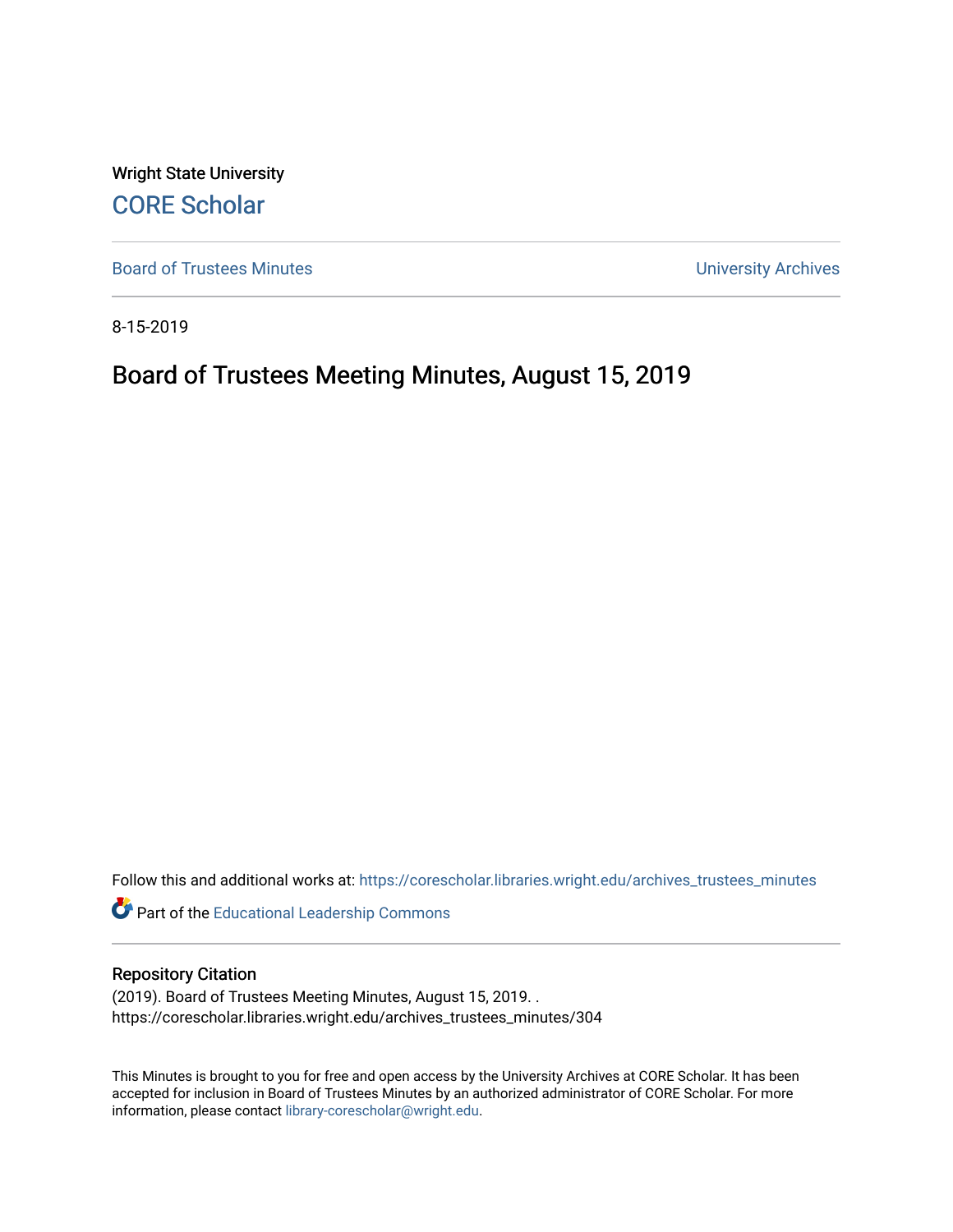## **WRIGHT STATE UNIVERSITY BOARD OF TRUSTEES OFFICIAL PROCEEDINGS OF THE THREE HUNDRED AND SIXTY-SIXTH MEETING**

# **August 15, 2019**

#### **INDEX**

|       | <u>INDEX</u>                                               | Page           | <b>Resolution</b> |
|-------|------------------------------------------------------------|----------------|-------------------|
| L.    | <b>CALL TO ORDER</b>                                       | 1              |                   |
| Ш.    | <b>CONFLICT OF INTEREST</b>                                | 1              |                   |
| Ш.    | <b>PROOF OF NOTICE OF MEETING</b>                          | 1              |                   |
| IV.   | <b>EXECUTIVE SESSION</b>                                   | 1              | $20 - 2$          |
| V.    | <b>RECESS</b>                                              | $\overline{2}$ |                   |
| VI.   | <b>RECONVENE</b>                                           | $\overline{2}$ |                   |
| VII.  | <b>CONFLICT OF INTEREST</b>                                | 3              |                   |
| VIII. | <b>REPORT OF THE CHAIR</b>                                 | 3              |                   |
| IX.   | PRESENTATION OF THE 2019-2020                              | 3              |                   |
|       | <b>UNIVERSITY BUDGET</b><br>1. FY2020 Current Funds Budget | 5              | $20 - 3$          |
| Χ.    | NATIONAL TRUSTEE APPOINTMENT                               | 6              |                   |
| XI.   | <b>ADJOURNMENT</b>                                         | 6              |                   |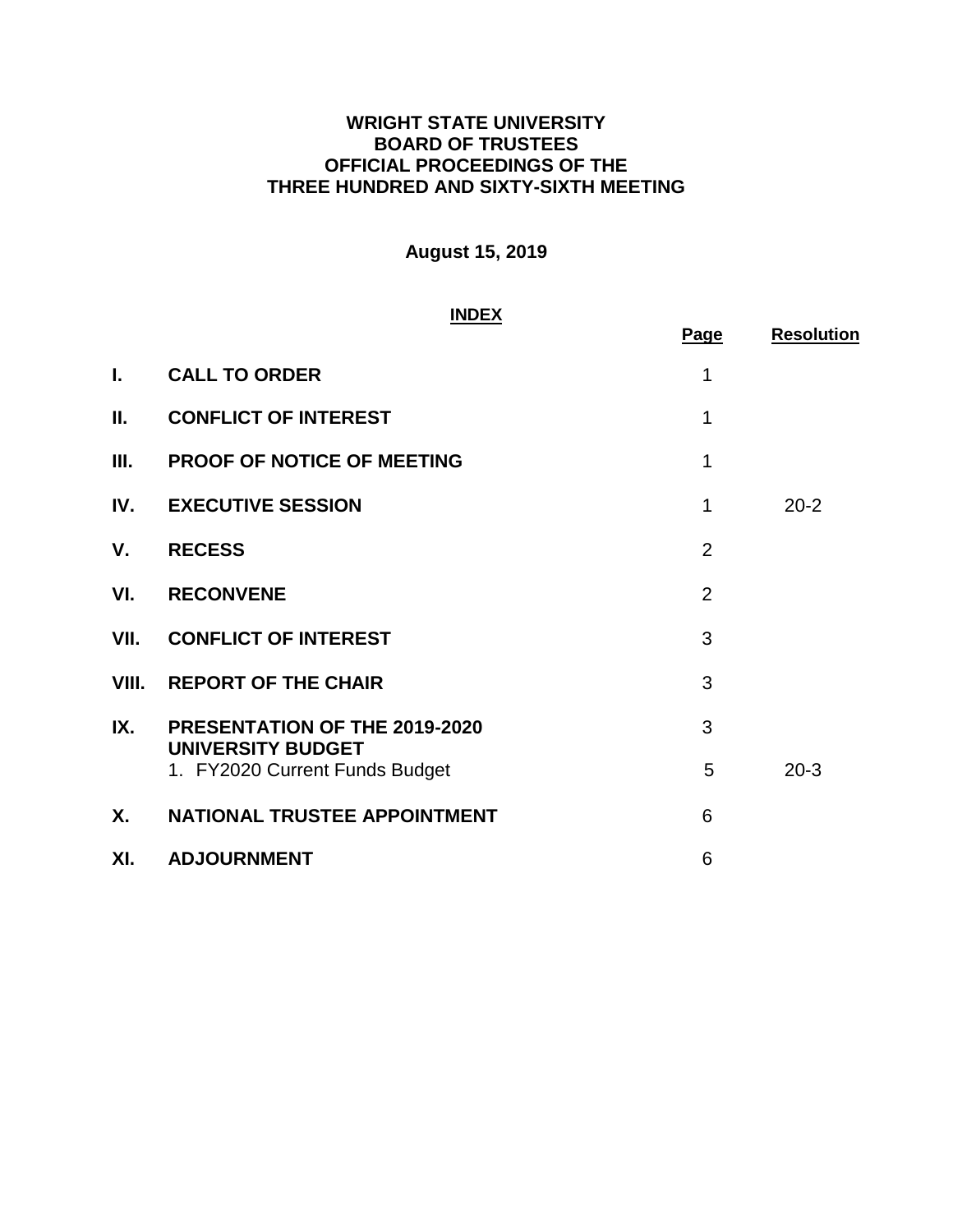#### **WRIGHT STATE UNIVERSITY BOARD OF TRUSTEES OFFICIAL PROCEEDINGS OF THE THREE HUNDRED AND SIXTY-SIXTH MEETING**

#### **August 15, 2019**

## **I. CALL TO ORDER**

The meeting of the Wright State University Board of Trustees was called to order by Mr. Sean Fitzpatrick, chair, on Thursday, August 15, 2019, 3:30 p.m., in the Double Bowler Conference Room, 2455 Presidential Drive. Mr. Larry Chan, secretary to the Board of Trustees, called the roll:

#### **Present**

Douglas Fecher Sean Fitzpatrick Martin Grunder Bruce Langos Andrew Platt Grace Ramos

#### **Absent**

Michael Bridges Stephanie Green William Montgomery

## **II. CONFLICT OF INTEREST STATEMENT**

Mr. Fitzpatrick read the following conflict of interest statement:

It is of the utmost importance to ensure that all university decisions are free from any real or perceived conflicts of interest.

Therefore, please be mindful of all obligations with which you have been charges as a Trustee of Wright State University; and take the steps you deem appropriate to perform your duties fairly and impartially.

#### **III. PROOF OF NOTICE OF MEETING**

Mr. Fitzpatrick reported that the meeting was called by written notification and a quorum was present.

## **IV. EXECUTIVE SESSION**

In accordance with the Ohio Open Meetings Law, the Board, after a majority of a quorum and by roll call vote, determined to hold a Special Executive Session by offering the following resolution: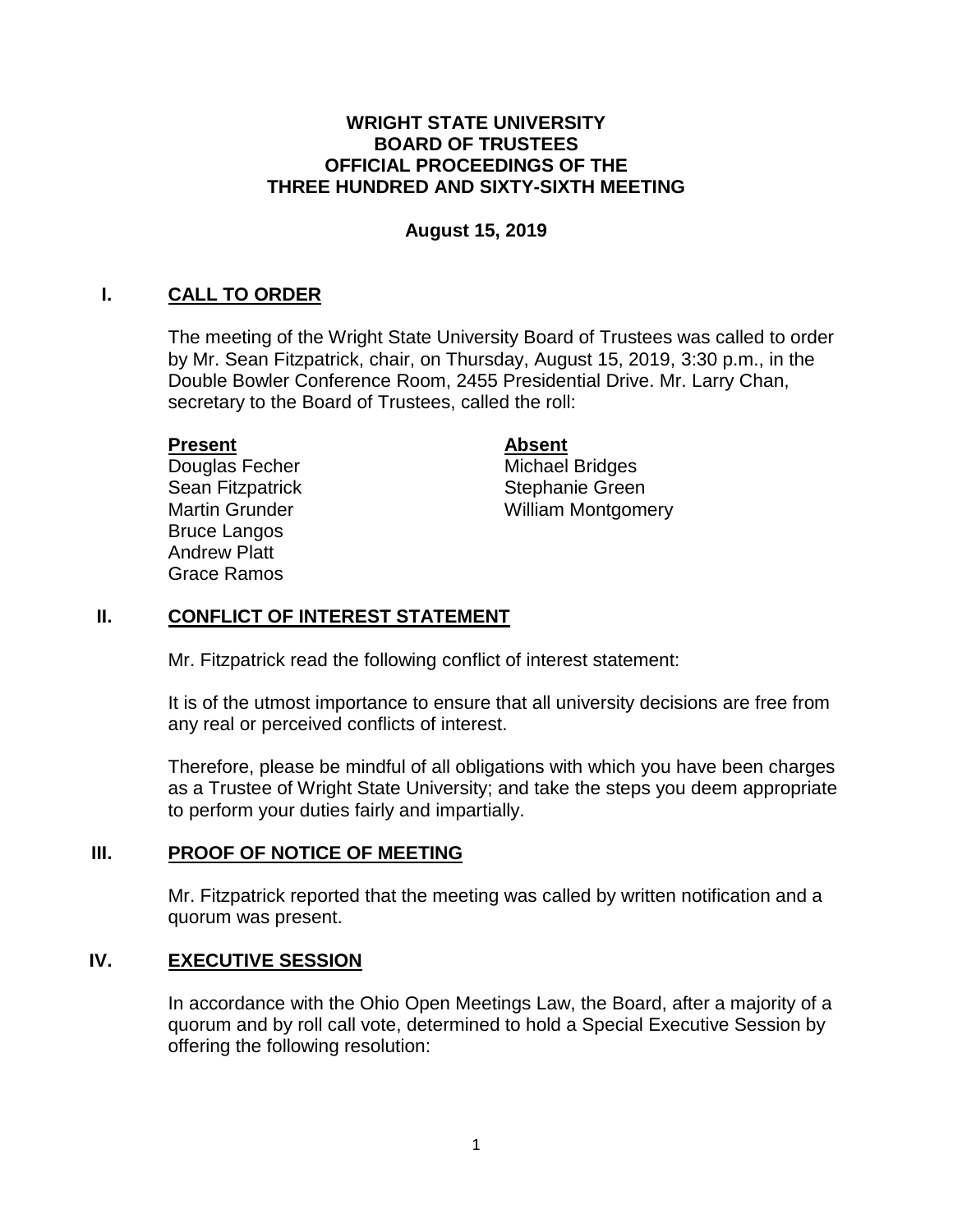## **RESOLUTION 20-2**

<span id="page-3-0"></span>RESOLVED that the Wright State University Board of Trustees agreed to hold a Special Executive Session on Thursday, August 15, 2019; and be it further

RESOLVED that pursuant to the Ohio Revised Code 121.22 (G), the following issues may be discussed in Executive Session:

- Personnel Employment
- Pending or Imminent Court Action

Mr. Fitzpatrick moved for approval. Mr. Fecher seconded, and the motion was unanimously approved by roll call vote.

#### **V. RECESS**

The Executive Session ended at 5:00 p.m. and the Board took a short break before reconvening in Public Session.

## **VI. RECONVENE IN PUBLIC SESSION**

The Wright State University Board of Trustees reconvened at 5:05 p.m. in Public Session, in the First Floor Gallery Space, 2455 Presidential Drive. Mr. Chan called the roll.

#### **Present**

Douglas Fecher Sean Fitzpatrick Martin Grunder Bruce Langos Andrew Platt Grace Ramos Shaun Wenrick Olivia Sneary

#### **Absent**

Michael Bridges Stephanie Green William Montgomery

## **Chair's Statement:**

 Mr. Fitzpatrick stated that the Wright State University Board of Trustees is a public body subject to the Ohio Open Meeting Act. It operates on a fixed agenda available to those attending the meeting. Person wishing to address the Board in its public session should submit a written request to the Board of Trustees' office 72 hours in advance of the meeting in order to be placed on the agenda. However, all persons address the Board at the invitation of the Board and are subject to time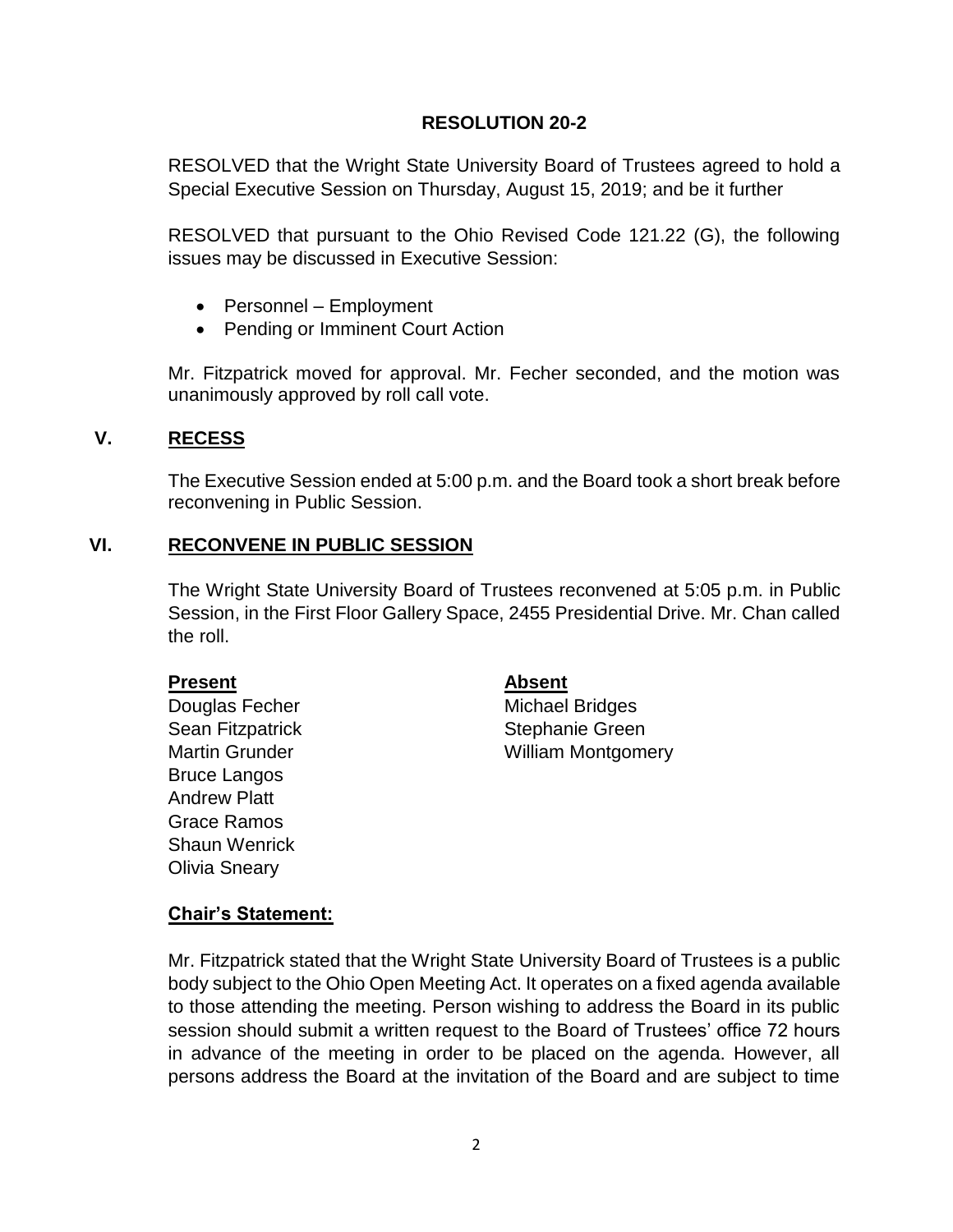limitations and other guidelines established to maintain the good order of the meeting.

# **VII. CONFLICT OF INTEREST STATEMENT**

The conflict of interest statement was read by Mr. Fitzpatrick.

## **VIII. REPORT OF THE CHAIR**

Trustee Fitzpatrick began the meeting with a moment of silence for Ms. Megan Betts and all those impacted by the events in the early morning of August 4, 2019. Dayton, and the Wright State community, were devastated by the Oregon District tragedy, in which Megan Betts, a Wright State student, was killed.

## **IX. PRESENTATION OF THE 2019-2020 UNIVERSITY BUDGET**

President Cheryl B. Schrader spoke about Wright State's response to the Oregon District tragedy and the services made available to students and employees to help them cope with the trauma. Dr. Schrader and Provost Edwards received many letters, notes, and expressions of sympathy from around the world. A parent of an incoming freshman summed up her feelings as "heartbroken at the events of Sunday morning and the loss of a Wright State student in this senseless act of violence. But I also wanted you to know that watching you rally around and support your students and Raider family, I have never been more proud of the choice our daughter made to call Wright State home while she pursues her degree".

With FY19 coming to a close and final numbers due out in September, Dr. Schrader offered preliminary budget projections of an \$8.2 million budget surplus which is \$5.2 million over a previously planned surplus of \$3 million. This increase should favorably impact Wright State's FY2019 Senate Bill 6 score.

 Per their request, the Board received a revised FY20 budget incorporating more \$750,000 in SSI (based on recent legislative changes) and a planned enrollment cushion with a 16% decline in enrollment instead of the previously submitted 14%. From the budget presented last month, these changes reflect a 0.4 percent change conservative enrollment numbers. The revised budget included an increase of in the total budget and a 0.6 percent change in the total operating funds budget.

# **Revised Budget for FY2020**

[http://www.wright.edu/sites/www.wright.edu/files/uploads/2019/Aug/meeting/FY%2020%20A](http://www.wright.edu/sites/www.wright.edu/files/uploads/2019/Aug/meeting/FY%2020%20August%2015%20Board%20Budget%20Presentation-Aug.%2015%2C%202019.pdf)  [ugust%2015%20Board%20Budget%20Presentation-Aug.%2015%2C%202019.pdf](http://www.wright.edu/sites/www.wright.edu/files/uploads/2019/Aug/meeting/FY%2020%20August%2015%20Board%20Budget%20Presentation-Aug.%2015%2C%202019.pdf) 

 Current enrollment tracking shows a 13.7% decline over same week last year and has been improving as Wright State nears the start of Fall Semester. Work continues across campus to strengthen enrollment and retention.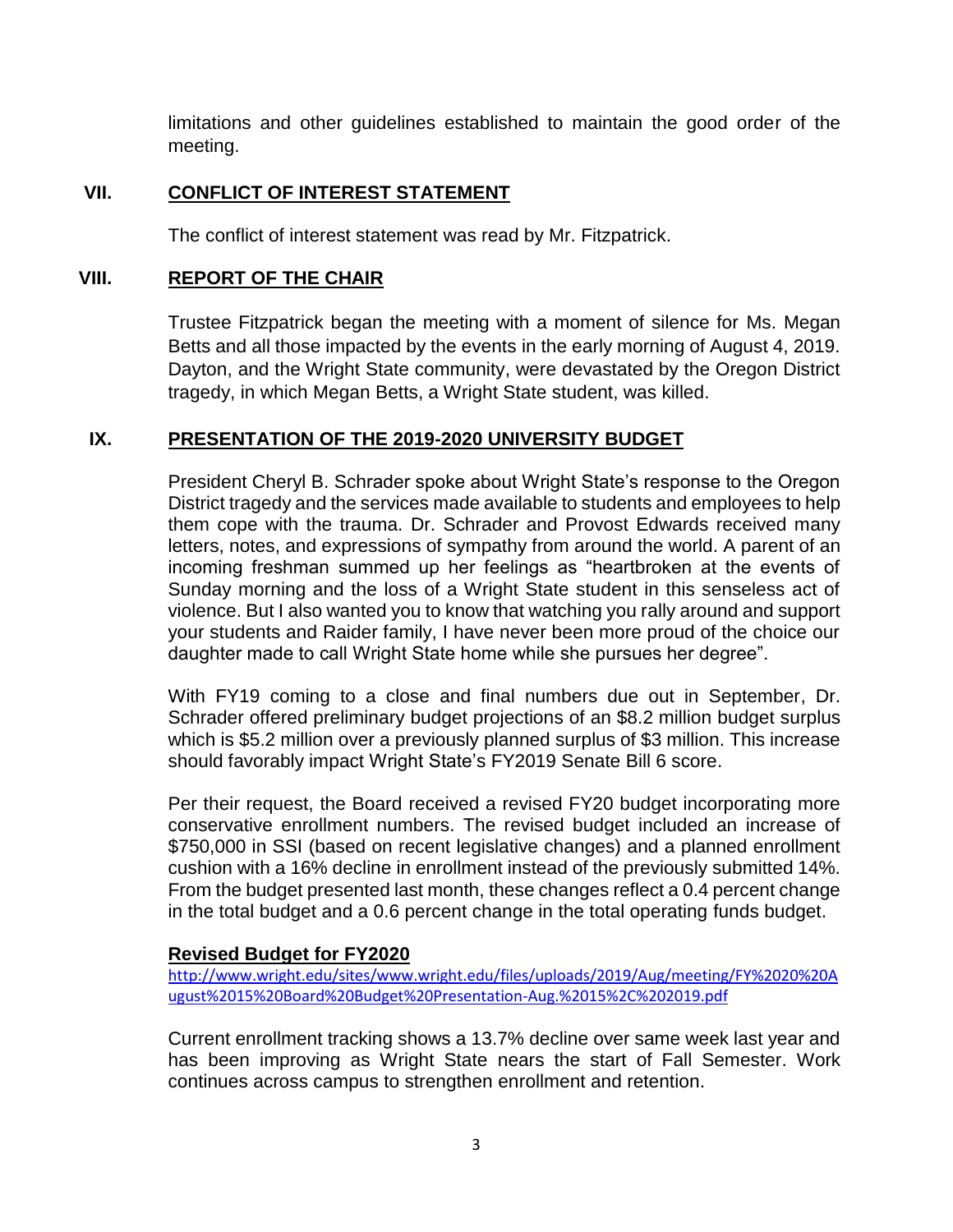Mr. Walt Branson, vice president for finance and operations and CBO, highlighted the budget changes made for the revised FY2020 budget. With the additional decrease in revenue triggered by decreasing the enrollment projection and the increase in SSI, the net effect is a \$1.5 million decrease in revenue. Planned reductions on the expense side include \$300,000 in utility savings, a \$300,000 deduction from central allocation pools, and the remaining \$865,000 in non- personnel reductions to be strategically determined by vice presidents and deans based on their earlier planning.

 Mr. Branson reviewed the revenue and expense categories and presented the operating budget with and without auxiliaries. The total university budget for FY2020 including auxiliaries and restricted funds is \$363 million.

#### **Questions and Discussions:**

 Mr. Langos asked if the Vice President for Institutional Advancement and the position for the Chief Diversity Officer (as well as the costs of the search firm for these position searches) were budgeted in the FY2020 compensation line. Mr. Branson indicated that they were.

 A discussion ensued about the issue of reserve powers and the scope of the Vice President position. While an Affiliate Entity agreement has not yet been signed between the Foundation and Wright State University, in the spring a request was made for a written legal opinion on risk to the university if the Reserve Power clause was waived for the Foundation. Since two university trustees already serve as representatives to the Foundation Board's Executive Committee, this relationship seemed to cover the representation needed. Mr. Chan described the reserve powers provision and Trustee Fecher reiterated that the underlying concern is making sure that the University is isolated from the activities of the Foundation.

 President Schrader spoke about the focus of the Vice President of Institutional fundraising, stewardship cultivation, external relations, marketing, corporate and community relations, and incorporation of the strategic plan. Reporting to the Advancement position. This position would hold responsibility for advancement, president, this position replaces the dual Vice President for Advancement and President of the Foundation position previously held by Ms. Becky Cole.

 hiring their own CEO position. Wright State would hire the Vice President for Institutional Advancement thus separating the position responsibilities and The Foundation continues to move towards financial independence and will be eliminating the crossover between the University and the Foundation.

 Mr. Fitzpatrick indicated that while it is not the Board's purview to determine the relative merits of individual positions, he does have some concern that the level of compensation expense over last year is not decreasing as the university works on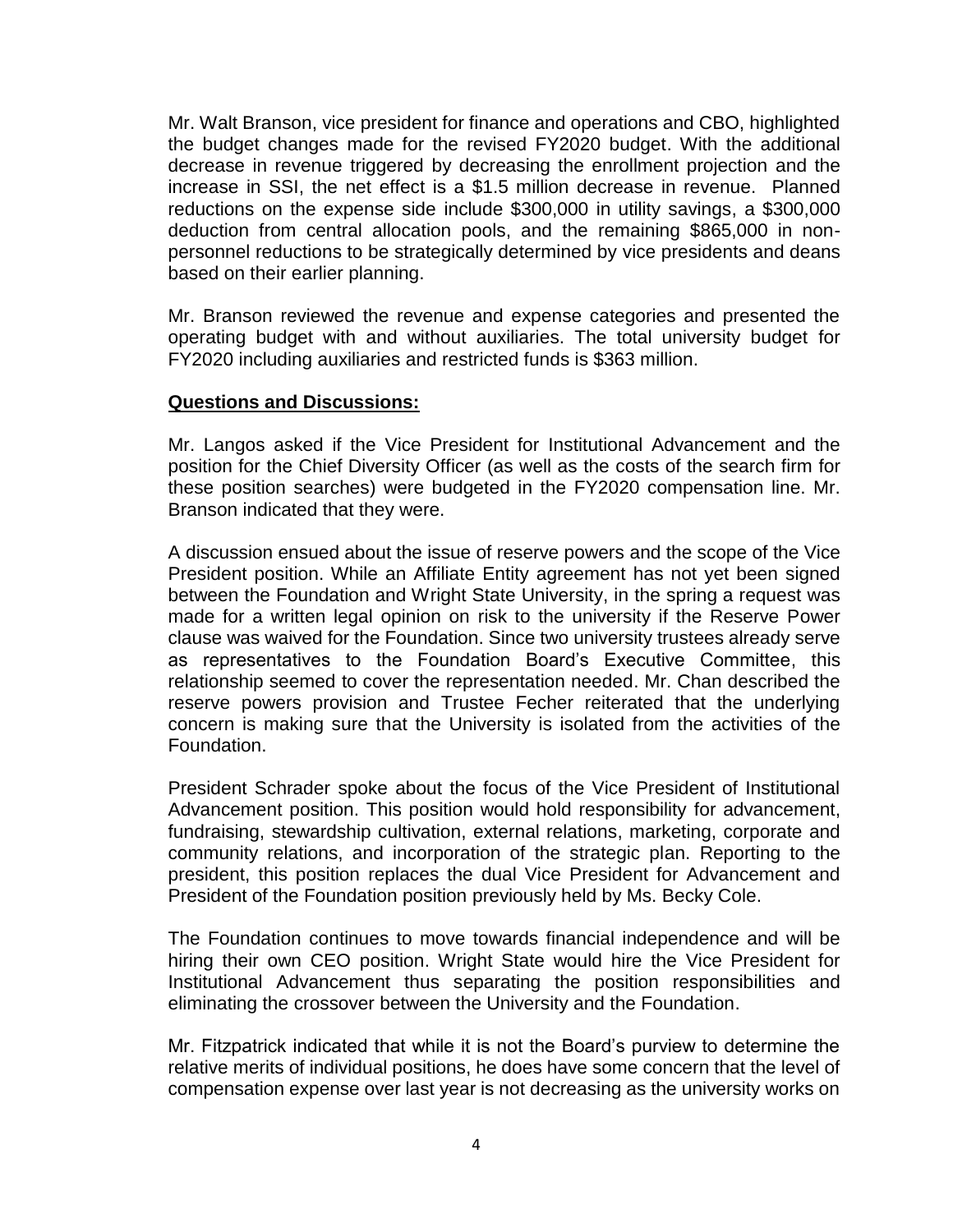realignment. President Schrader indicated that areas of restructuring and streamlining continue to be explored.

 Mr. Fecher asked about the level of certainty that this budget adequately reflects all expenses and what areas might be of concern such as the relationship between enrollment/revenue or the potential for higher than expected medical expenses. Mr. Branson expressed a high level of confidence in the comprehensive scope of the budget and Mr. Shipley indicated that while compensation is the largest expense component, it is being carefully monitored and shows a \$4 million savings over the previous year.

## **A. FY2020 Current Funds Budget**

 The Board unanimously approved the following resolution with several Board members expressing frustration over the level of detail in the budget for a plan to grow revenue and increase enrollment. President Schrader revenue generation and the Board will be hearing details of a multi-year responded that there has been development over the past year in terms of enrollment management strategy in an upcoming August meeting.

# **RESOLUTION 20-3**

 WHEREAS, the university's current funds budget has been developed capitalizing on fiscal stewardship to deliver student success; and

WHEREAS, comprehensive planning and consultation within the university and with key stakeholders has been accomplished; and

WHEREAS, state funding is projected to increase slightly; and

WHEREAS, enrollment levels are anticipated to decrease; and

WHEREAS, the current state budget legislation allows for undergraduate tuition increases; and

 WHEREAS, Wright State University has developed a budget to guide operations, realigning expenditures with revenues, to support the university's Mission, Vision and Values during the fiscal year beginning July 1, 2019; and

 WHEREAS, said budget includes an array of other rates and fees, in addition to tuition; therefore, be it

 RESOLVED that the President may allow expenditures within projected income levels, may limit the expenditures of funds within any given category, may transfer funds within the major budget categories, and take